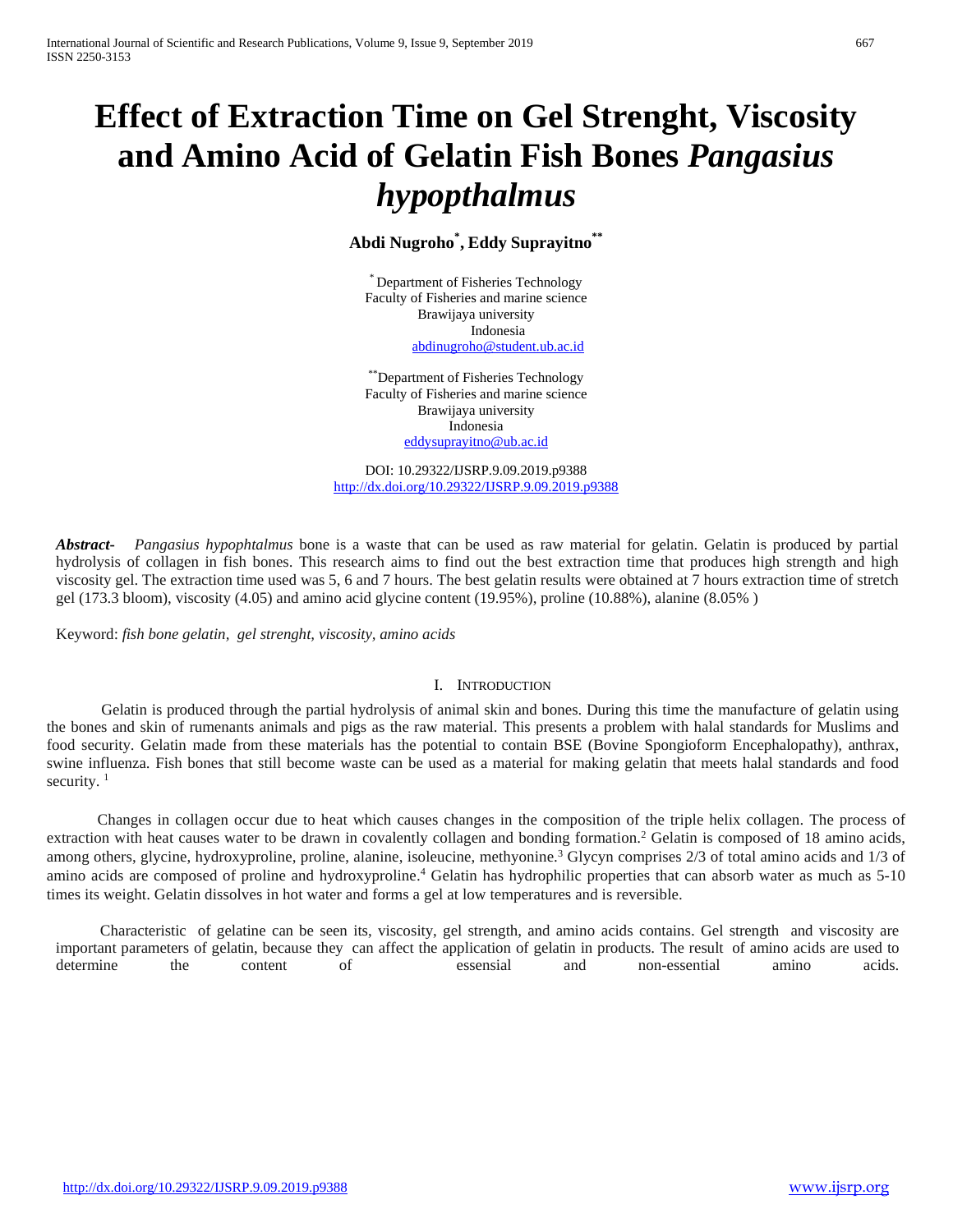.

#### II. MATERIALS AND METHOD

Materials with used in this study are *Pangasius hyphthalmus* bone that was obtained from PT. Mina Perkasa Tulungagung, Jawa Timur, citric acid, water, aquadest, pH paper aluminum foil and filter paper.

This study used an experimental method with 3 treatments and 6 replications. The variations of time extraction were 5 hours, 6 hours, and 7 hours. Making gelatin from *Pangasius hypophthalmus* can started by degreasing proces id done by boiling water at 80°C for 30 minutes. Then meat on the fish bones is cleaned and bone about 2-4 cm. Demineralization carried out by soaked fish bones in 9% citric acid Solutions for 48 hours. Demineralization proces make bones swelling (ossein). The ossein washed in running water to neutralized the pH. Extraction gelatin doing 5 hours, 6 hours and 7 hours





**Figure 1. The Result of Gel Strength**



**Figure 2. The Result of Viscosity**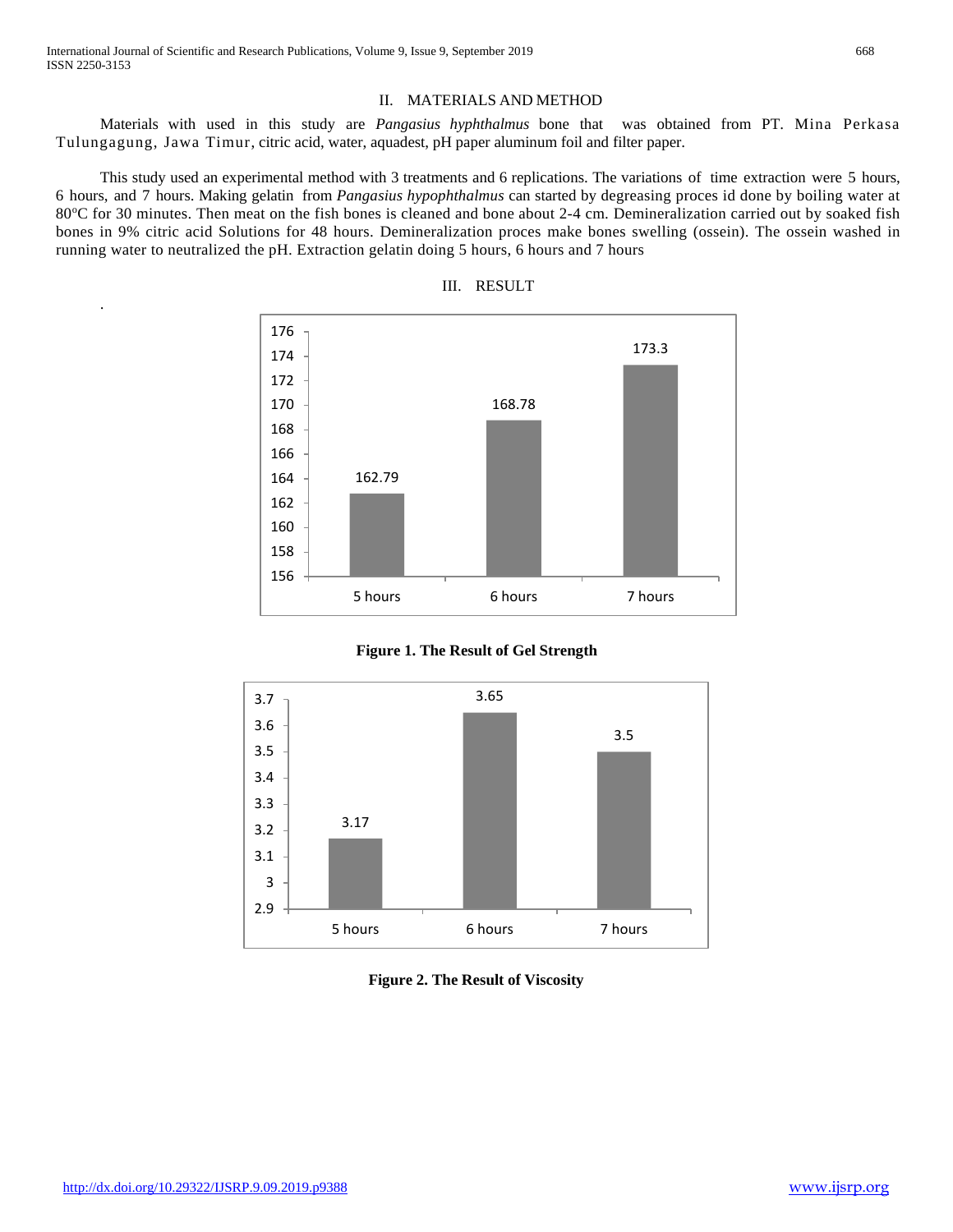| No             | Parameter       | Unit | Result |
|----------------|-----------------|------|--------|
| $\setminus$ 1  | L-Serin         | $\%$ | 3,04   |
| $\overline{c}$ | L-Asam Glutamat | $\%$ | 8,23   |
| 3              | L-Fenilalanin   | $\%$ | 1,65   |
| 4              | L-Isoleusin     | $\%$ | 1,26   |
| 5              | L-Valin         | $\%$ | 2,18   |
| 6              | L-Alanin        | $\%$ | 8,05   |
| 7              | L-Arginin       | $\%$ | 6,30   |
| 8              | Glisin          | $\%$ | 19,95  |
| 9              | L-Lisin         | $\%$ | 2,60   |
| 10             | L-Asam Aspartat | $\%$ | 4,13   |
| 11             | L-Leusin        | $\%$ | 2,55   |
| 12             | L-Tirosin       | $\%$ | 0,37   |
| 13             | L-Prolin        | $\%$ | 10,88  |
| 14             | L-Thereonin     | $\%$ | 2,21   |
| 15             | L-Histidin      | $\%$ | 0,56   |

**Table 1. Amino Acids Profile**

#### IV. DISCUSSION

The results of gel strength gelatin extracted from *Pangasius hypuphtalmus* bone showed differences in each extraction time. At 5 hours extraction, gel strength was 162.79 bloom, 6 hours extraction was 168,78 boom, and 7 hours extraction was 173,3 bloom. Gel strength has increased with the treatment of extraction time. The strength of the gel produced is in accordance with the standards set by the *Gelatin Manufactures Institute of America* , which is 50-300 g / bloom. Based on ANOVA, the gel strength of gelatin extracted from *Pangasius hypophtalmus* bone was found to be significantly different (P <0.05), so it can be said that the difference in extraction time affected the gel strength of gelatin extracted from *Pangasius hypophtalmus* bone. Based on Tukey's advanced test, the gel strength of gelatin with differences in extraction time of 5 hours, 6 hours, and 7 hours showed significantly different results. The strength of gel gelatin depends on the length of the amino acid chain. The collagen hydrolysis process depends on the right phase in the polypeptide chain where hydrogen bonds are broken, cross covalent bonds and also as peptide bonds, the gelatin structure is produced with higher peptide chains for higher gel production.<sup>5</sup>

The results of gelatin viscosity of *Pangasius hypophtalmus* bone showed differences in each treatment extraction time. At 5 hours extraction, a viscosity was 3,17 cP, at 6 hours extraction was 3,65 cP, and 7 hours extraction was 4,05 cP. Low viscosity values can be caused by the extraction process, where extraction has not been able to hydrolyze and break down the peptide bond structure in the skin of the protein. 6 Based on ANOVA results, the gelatin viscosity of *Pangasius hypophtalmus* bone was found to be significantly different (P <0.05) so that it can be concluded that extraction time affected the viscosity of gelatin in *Pangasius hypophtalmus* bone. Based on Tukey's advanced test, the gelatin viscosity of snapper skin with extraction duration was 5 hours, 6 hours, and 7 hours indicating that it was significantly different. Viscosity values have a relationship with molecular weight, molecular distribution, and average gelatin. Molecular weight is related to the amino acid chain produced. The longer the amino acid chain, the higher the viscosity value. In the 7-hour extraction treatment the highest gel strength value was obtained. This shows that collagen protein is completely hydrolyzed.

Amino acid values with a 7 hour extraction treatment showed that amino acid content has different values where L-Serine was 3.04%, L-Glutamic Acid was 8.23%, L-Phenylalain was 1.65% , L-Isoleucine was 1.26%, L-Valine was 2 .18%, L-Alanine was 8.05%, L-Arginine was 6.3%, Glycine was 19.95%, L-Lisine was 2,6%, L-Acid Aspartate was 4.13%, L-Leusin was 2.55%, L-Tyrosine was 0.37%, L-Proline was 10.88%, L-Threonin was 2.21%, L –Histidine was 0.56%. The highest value is glycine at 19,95%, this is because glycine is the most found amino acid in gelatin. This type of amino acid accounts for 23% of the total amino acids. It is known that thermal stability is influenced by the number of amino acids. Gelatin is made from the partial hydrolysis of collagen.<sup>7</sup>

### V. CONCLUSION

The best treatment for making gelatin in *Pangasius hypophtalmus* bone is extraction time of 7 hours with a gel strength value of 173,3 bloom. Viscosity of 4,05 cP, and the highest amino acid was 19.95% by glycine and the lowest was 0.37% in L-Tyrosine